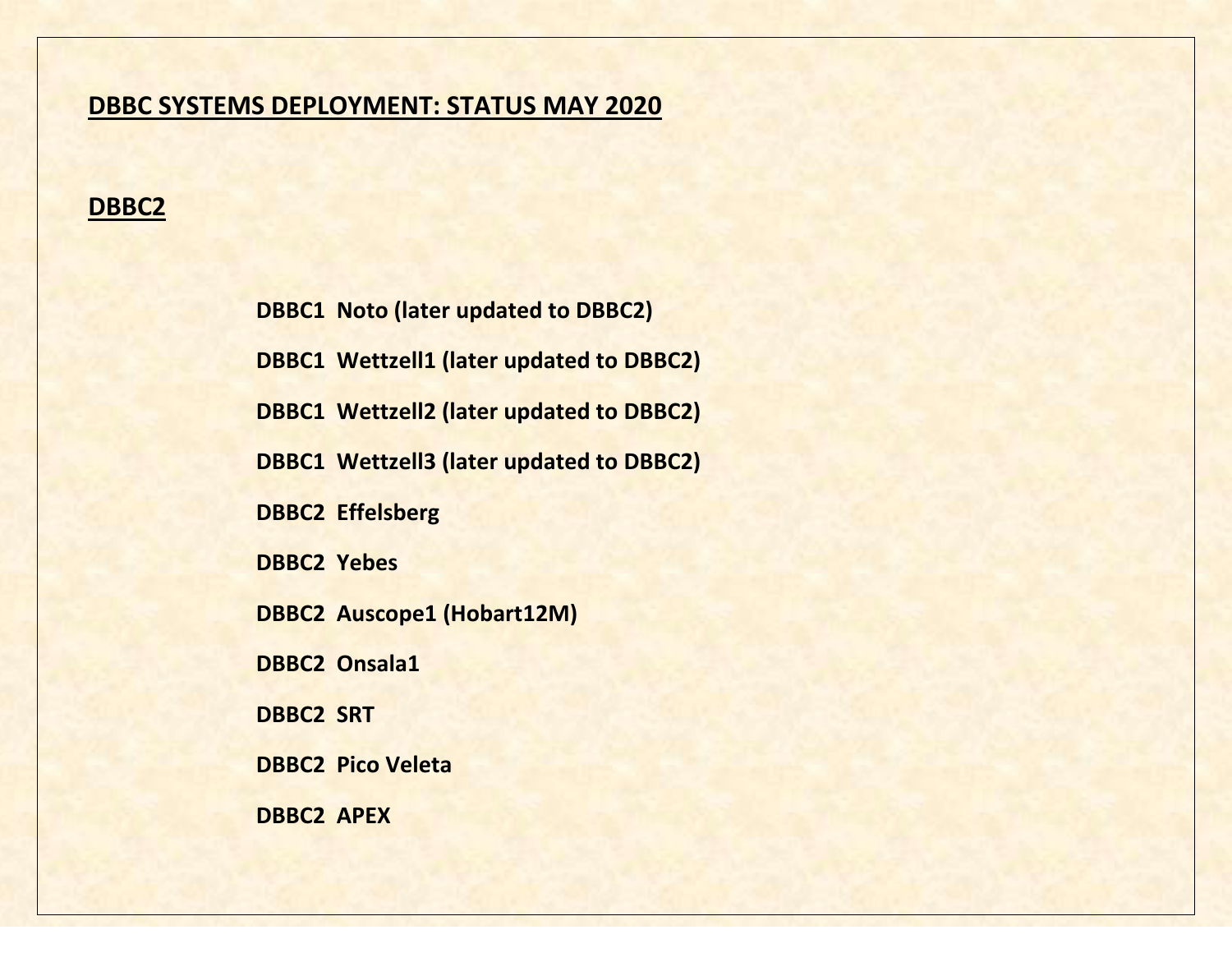#### **DBBC2 Wark12M**

**DBBC2 Auscope2 (Kath12M)**

**DBBC2 Auscope3 (Yarr12M)**

**DBBC2 Torun**

**DBBC2 Irbene1**

**DBBC2 Hartebeesthoek1**

**DBBC2 Hartebeesthoek2**

**DBBC2 Auscope4 (Ceduna)**

**DBBC2 Medicina**

**DBBC2 Metsahovi**

**DBBC2 Auscope5 (Hobart26)**

**DBBC2 Tianma**

**DBBC2 Warkworth2 (New Zealand)** 

**DBBC2 AVN (Ghana)** 

**DBBC2 Ny Alesund**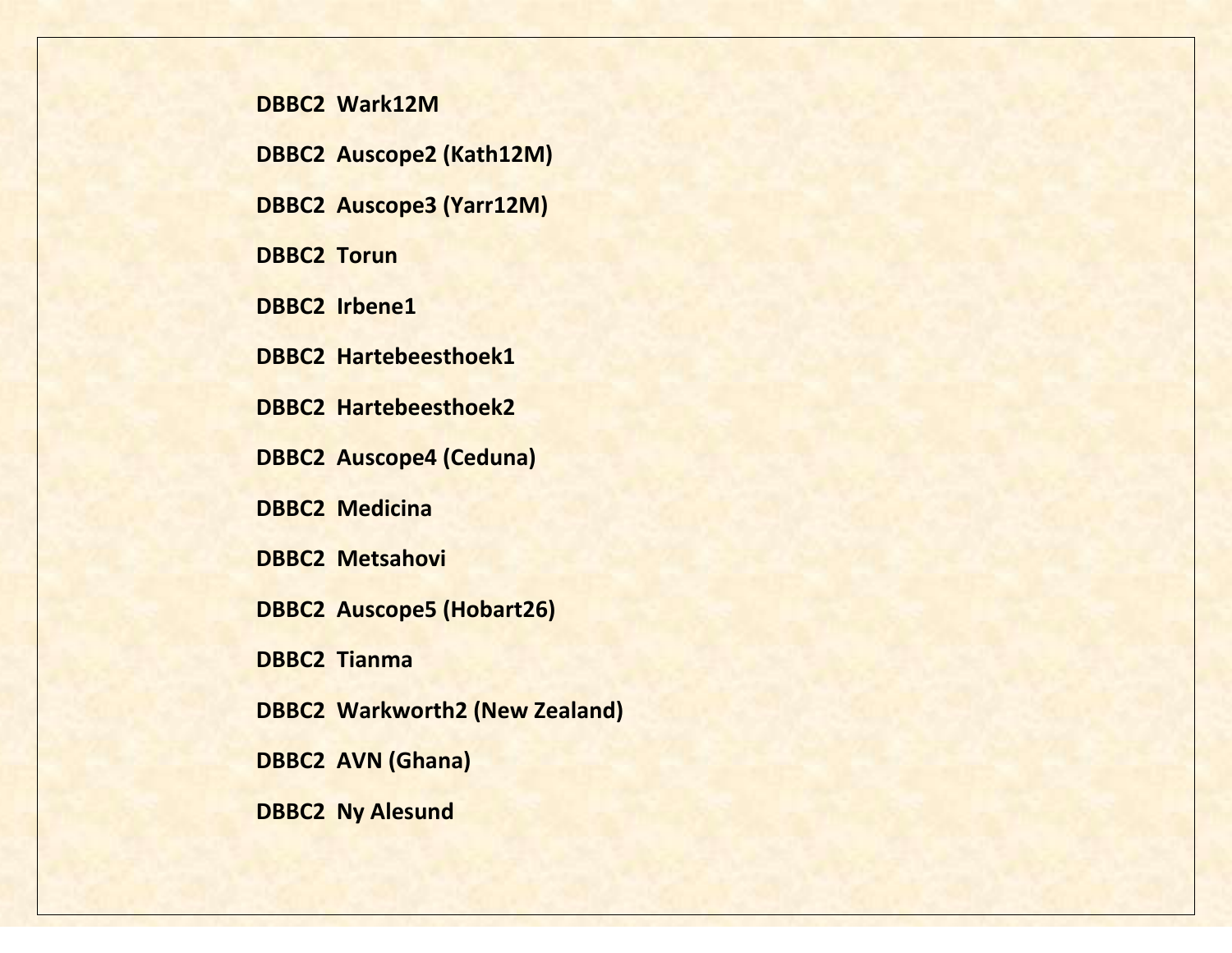**DBBC2 Onsala2**

**DBBC2 Yebes2**

**DBBC2 Jodrell Bank**

**DBBC2 Yebes3**

**DBBC2 Wettzell4**

**DBBC2 Westerbork**

**DBBC2 Warkworth3 (New Zealand)** 

**DBBC2 Shanghai**

**DBBC2 Urumqi**

**DBBC2 SRT2**

**DBBC2 Irbene2**

**DBBC2 Kunming**

**DBBC2 NyAlesund2 (under construction)**

**DBBC2 FAST (under construction)**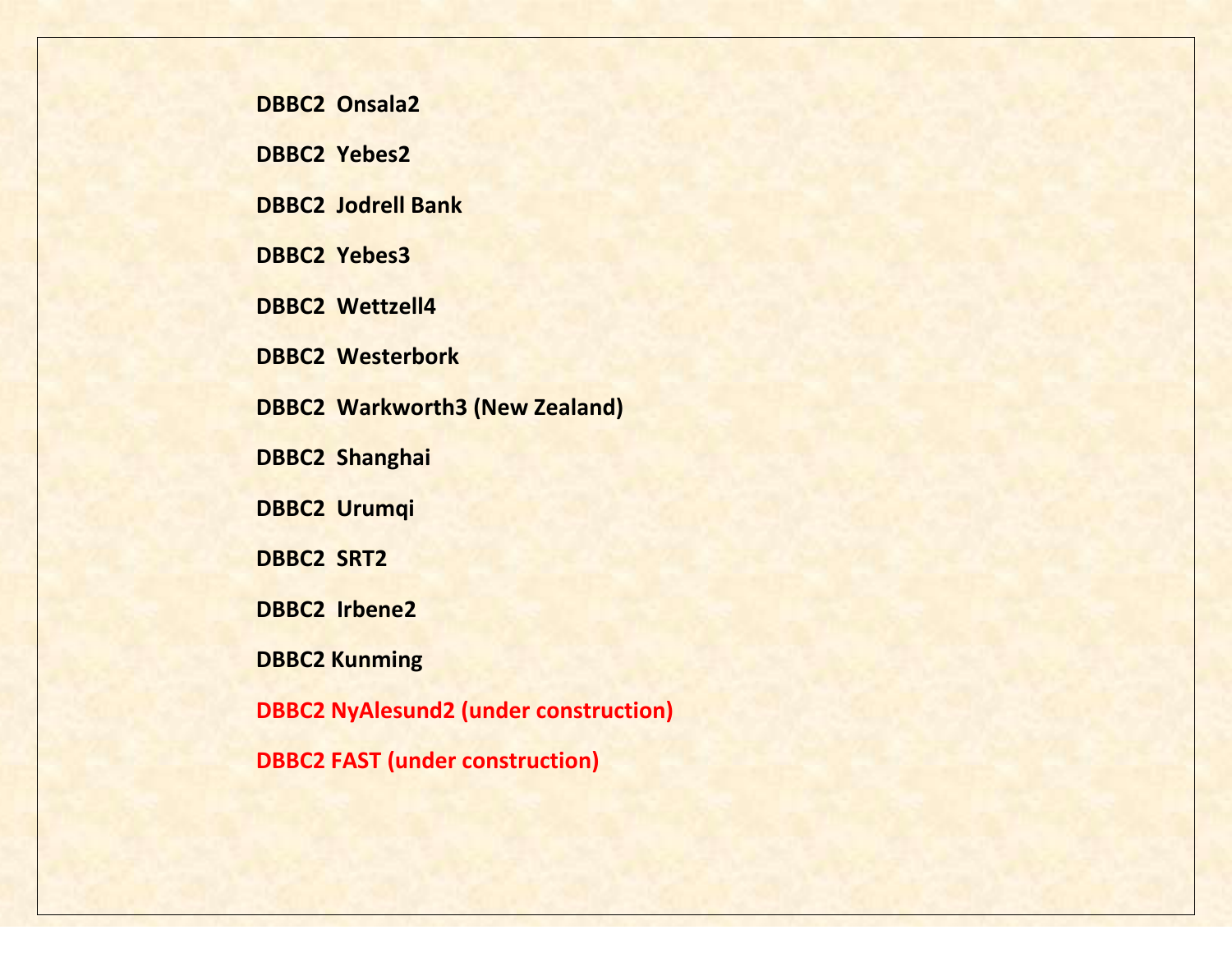# **DBBC3**

**DBBC3-4L4H Upgrade APEX DBBC3-4L4H Upgrade PicoVeleta DBBC3-6L6H Hobart DBBC3-2L2H Yebes DBBC3-8L8H Onsala1 DBBC3-8L8H Onsala2 DBBC3-8L8H Ny Alesund1 DBBC3-8L8H Ny Alesund2 DBBC3-2L2H Effelsberg DBBC3-2L2H Sejong (NGII) DBBC3-6L6H Katherine DBBC3-6L6H Yarragdee DBBC3-8L8H Wettzell1 DBBC3-8L8H Sheshan**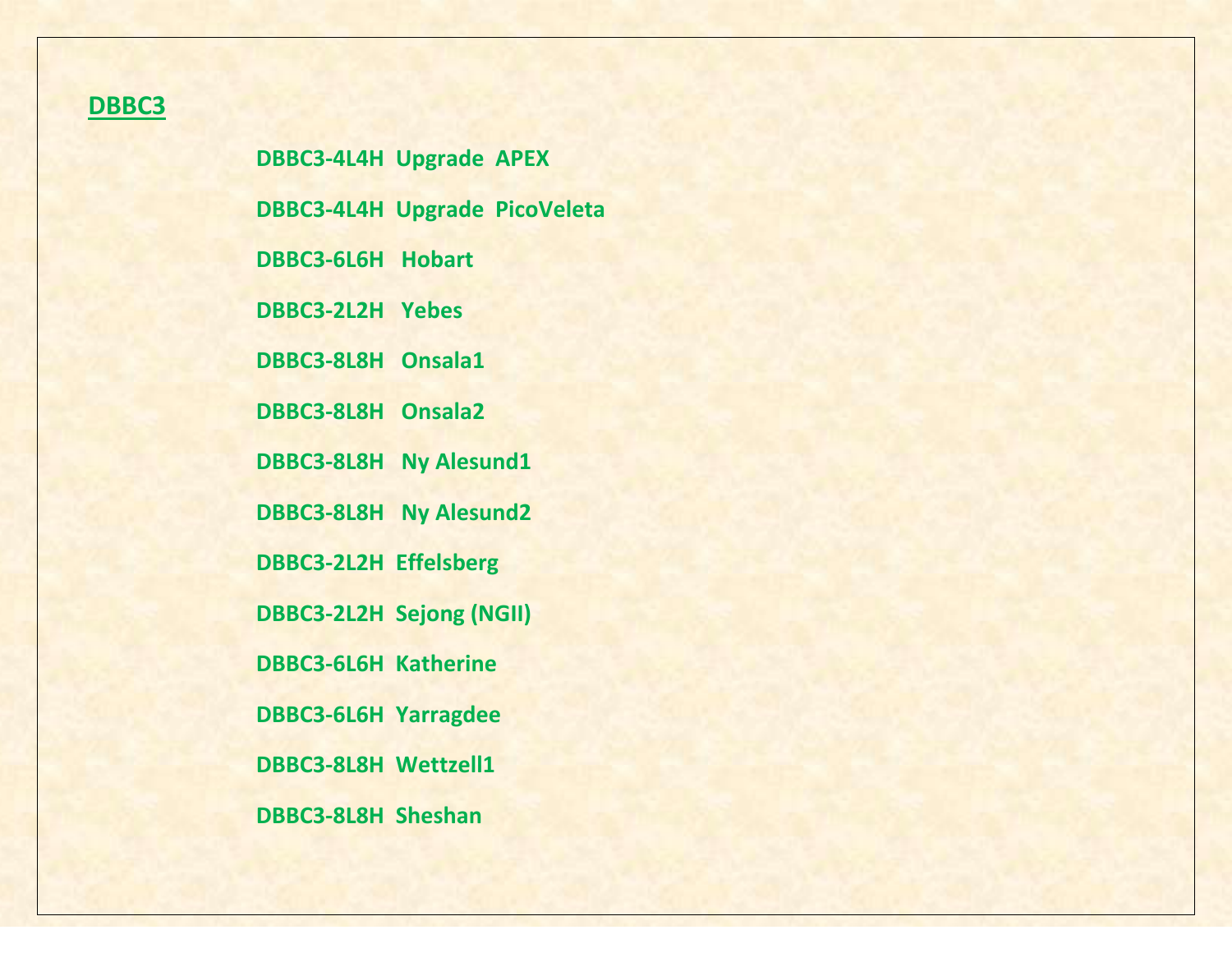**DBBC3-8L8H Methsahovi (FGRI) DBBC3-4L8H Torun DBBC3-2L2H Bonn (six more CORE3H under construction) DBBC3-2L2H Wettzell2** *DBBC3-4L4H Tianma (to be delivered) DBBC3-8L8H Wettzell3 (under construction) DBBC3-8L8H Hartebeesthoek (under construction) DBBC3-6L6H SRT (order under way) DBBC3-6L6H Medicina (order under way) DBBC3-6L6H Noto (order under way)*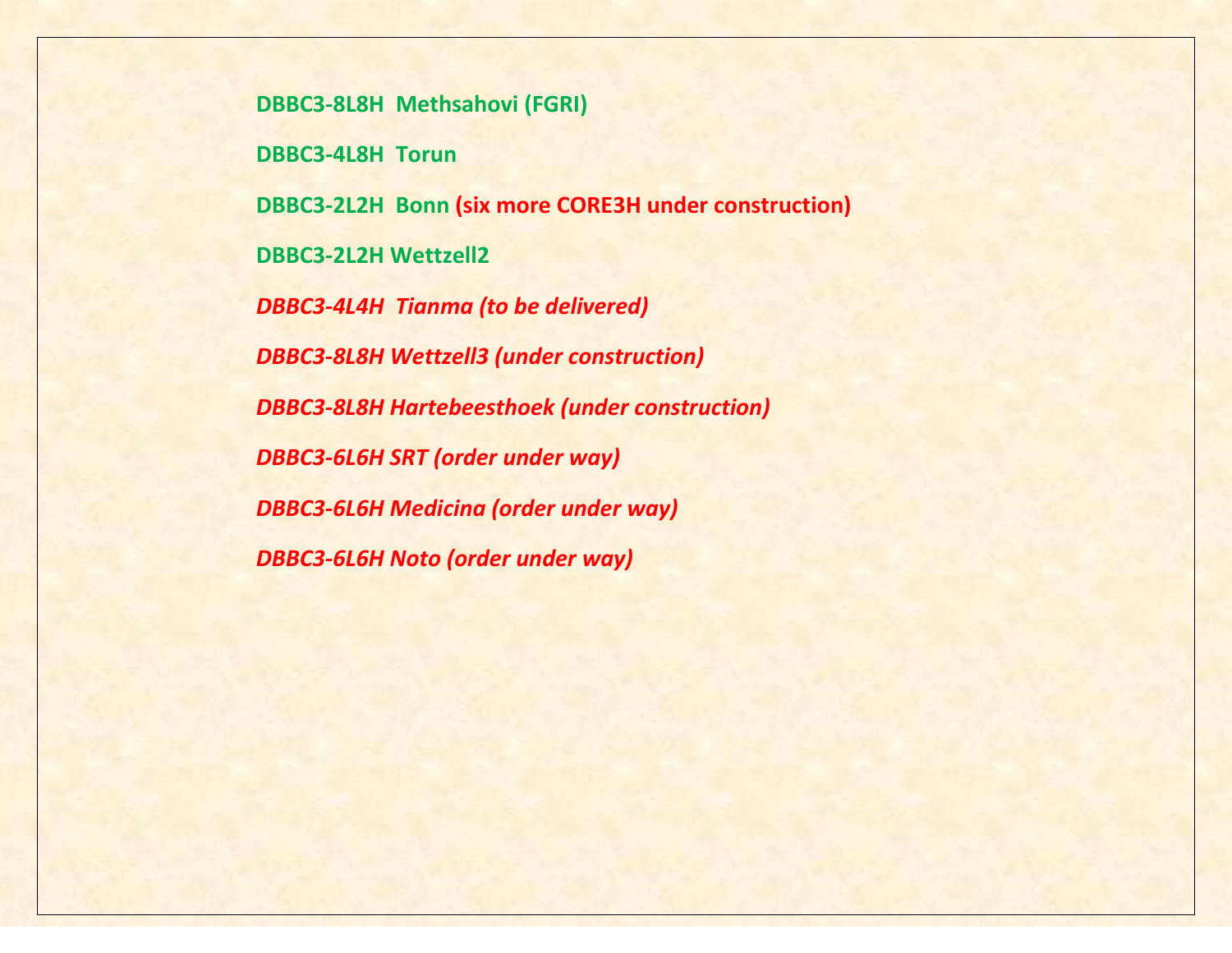# **DBBC2 LATEST FIRMWARE STATUS**

**DDC v107**

**Input bwd: 512 MHz (in the range 0-3,5 GHz) 4 bbc/Core2 Output bwd: 64 – 32 – 16 – 8 – 4 – 2 MHz U & L (8 channel) Complete under observation test**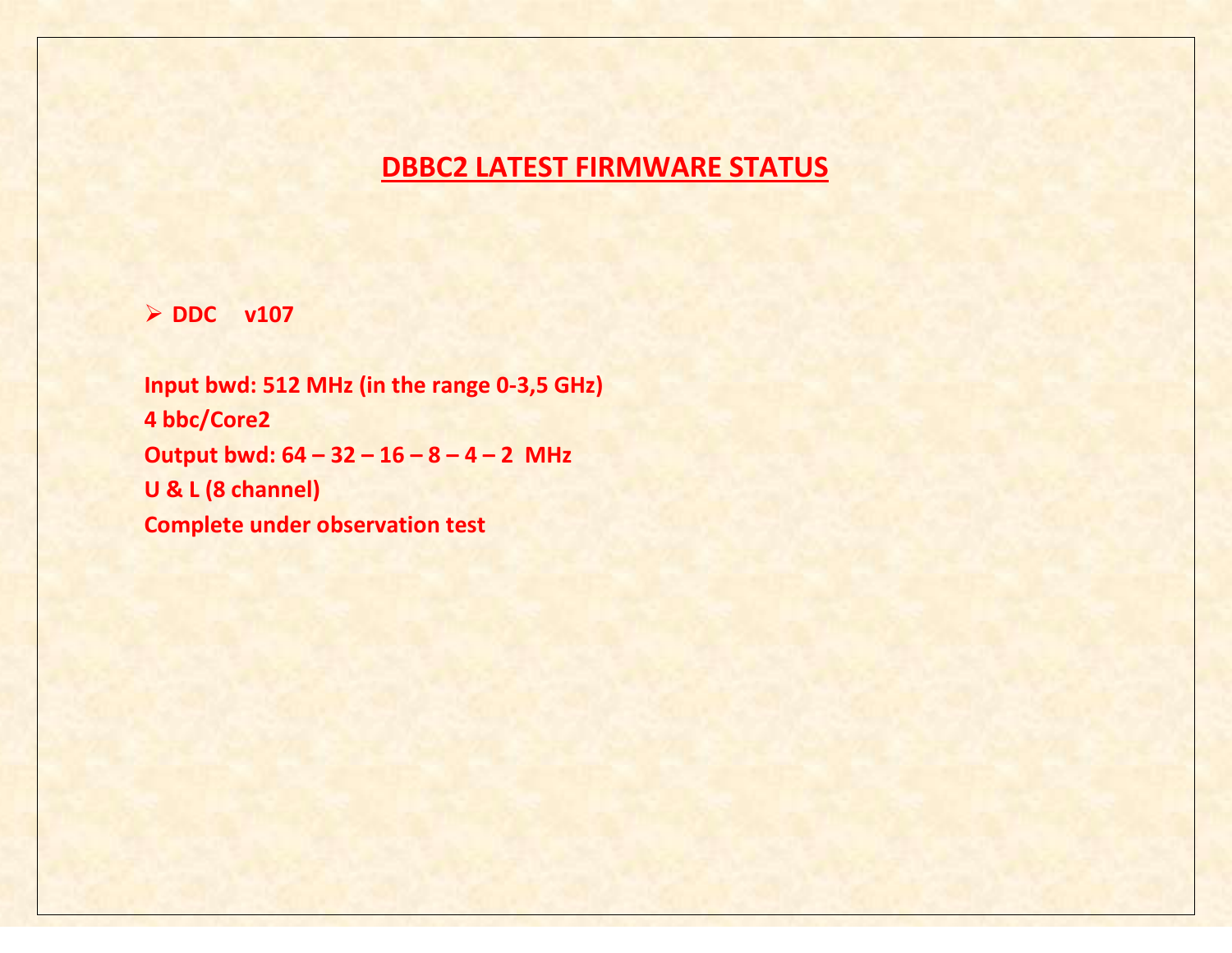# **DBBC3 LATEST FIRMWARE STATUS**

*DSC\_v110 (Full broad band)*

**Input bwd: 4096 MHz (in the range 0-15 GHz) 1 Band/Core3H Output bwd: 4096 MHz U / L (depending on the GCoMo setting) DBBC3-2L2H: 32 Gbps DBBC3-4L4H: 64 Gbps DBBC3-6L6H: 96 Gbps DBBC3-8L8H: 128 Gbps Complete**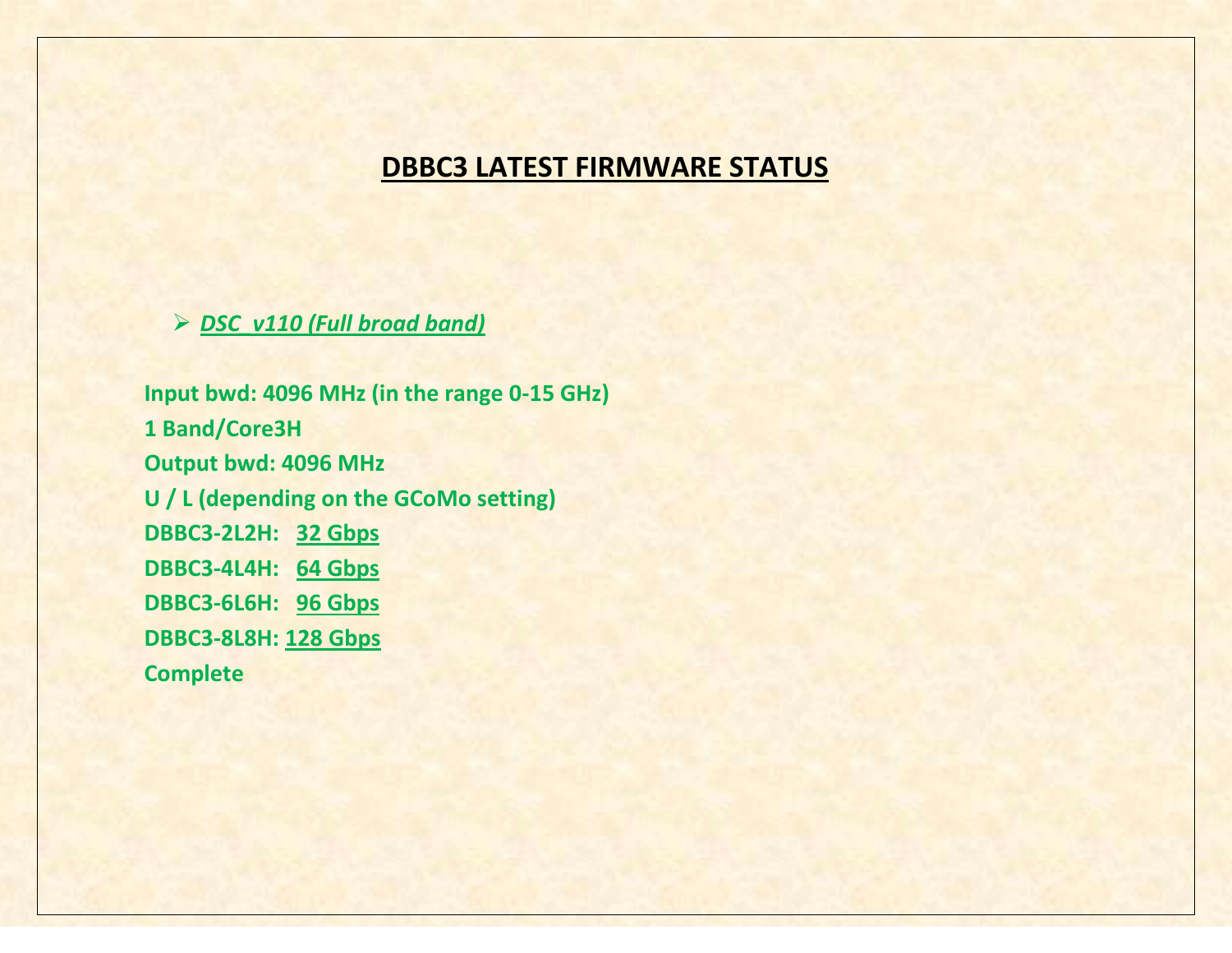# *OCT\_S\_v110 (Flexible broad single band)*

**Input bwd: 4096 MHz (in the range 0-15 GHz) 1 bands/Core3H Output bwd: 2048 – 1024 – 512 MHz U / L (depending on the GCoMo setting) DBBC3-2L2H: 16 Gbps DBBC3-4L4H: 32 Gbps DBBC3-6L6H: 48 Gbps DBBC3-8L8H: 64 Gbps Complete** 

#### *OCT\_D\_v110 (Flexible broad double band)*

**Input bwd: 4096 MHz (in the range 0-15 GHz) 2 bands/Core3H Output bwd: 2048 – 1024 – 512 MHz U / L (depending on the GCoMo setting) DBBC3-2L2H: 32 Gbps DBBC3-4L4H: 64 Gbps DBBC3-6L6H: 96 Gbps DBBC3-8L8H: 128 Gbps Complete**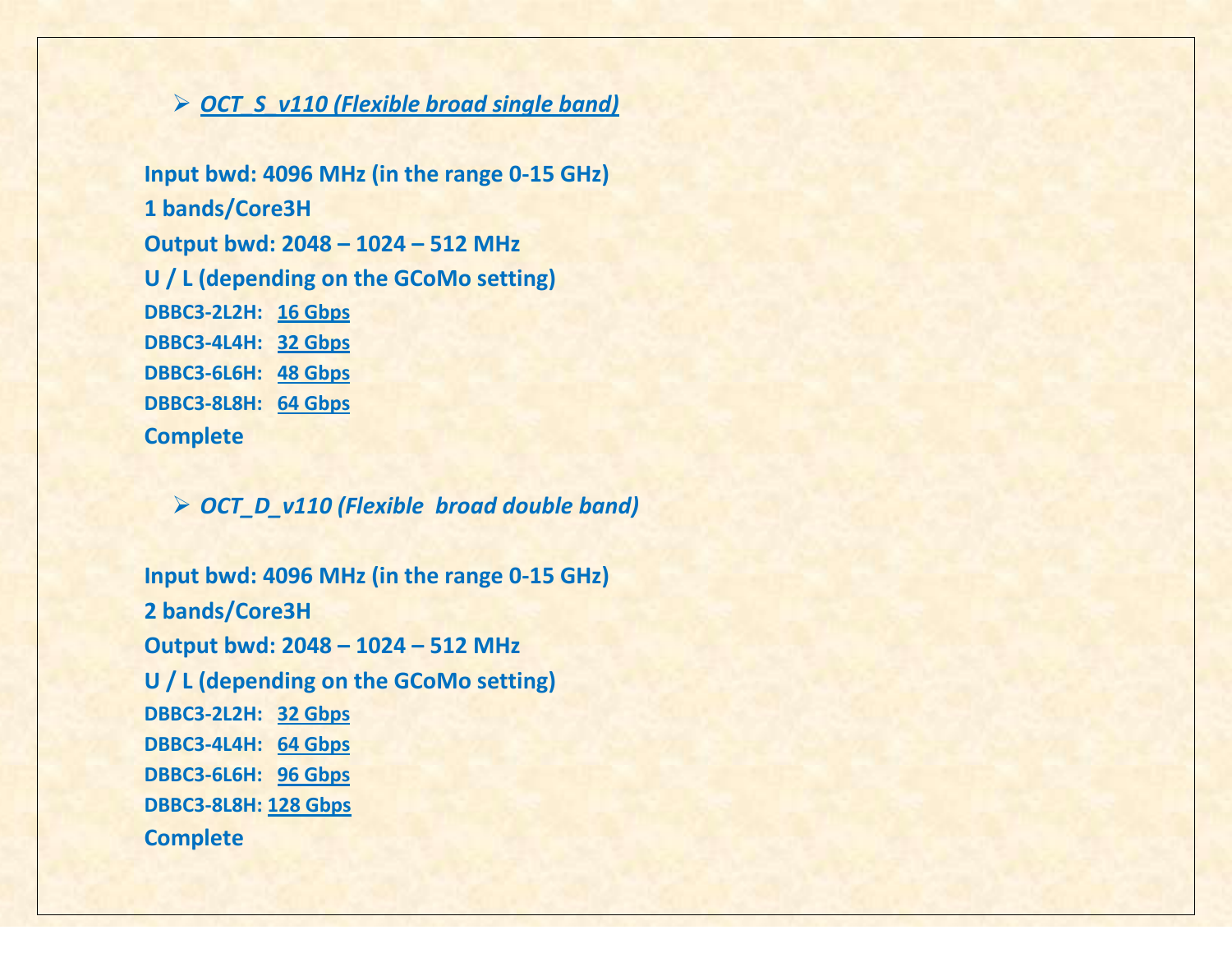### *DDC\_v123\_V (VGOS tunable)*

**Input bwd: 4096 MHz (in the range 0-15 GHz) 8 bbc/Core3H Output bwd: 32 MHz U & L (16 channel) DBBC3-2L2H: 16 bbc, 4 Gbps DBBC3-4L4H: 32 bbc, 8 Gbps DBBC3-6L6H: 48 bbc, 12 Gbps DBBC3-8L8H: 64 bbc, 16 Gbps Complete** 

*DDC\_v124\_V (VGOS tunable)*

**Firmware same as v123\_V Software including multicast packets Complete**